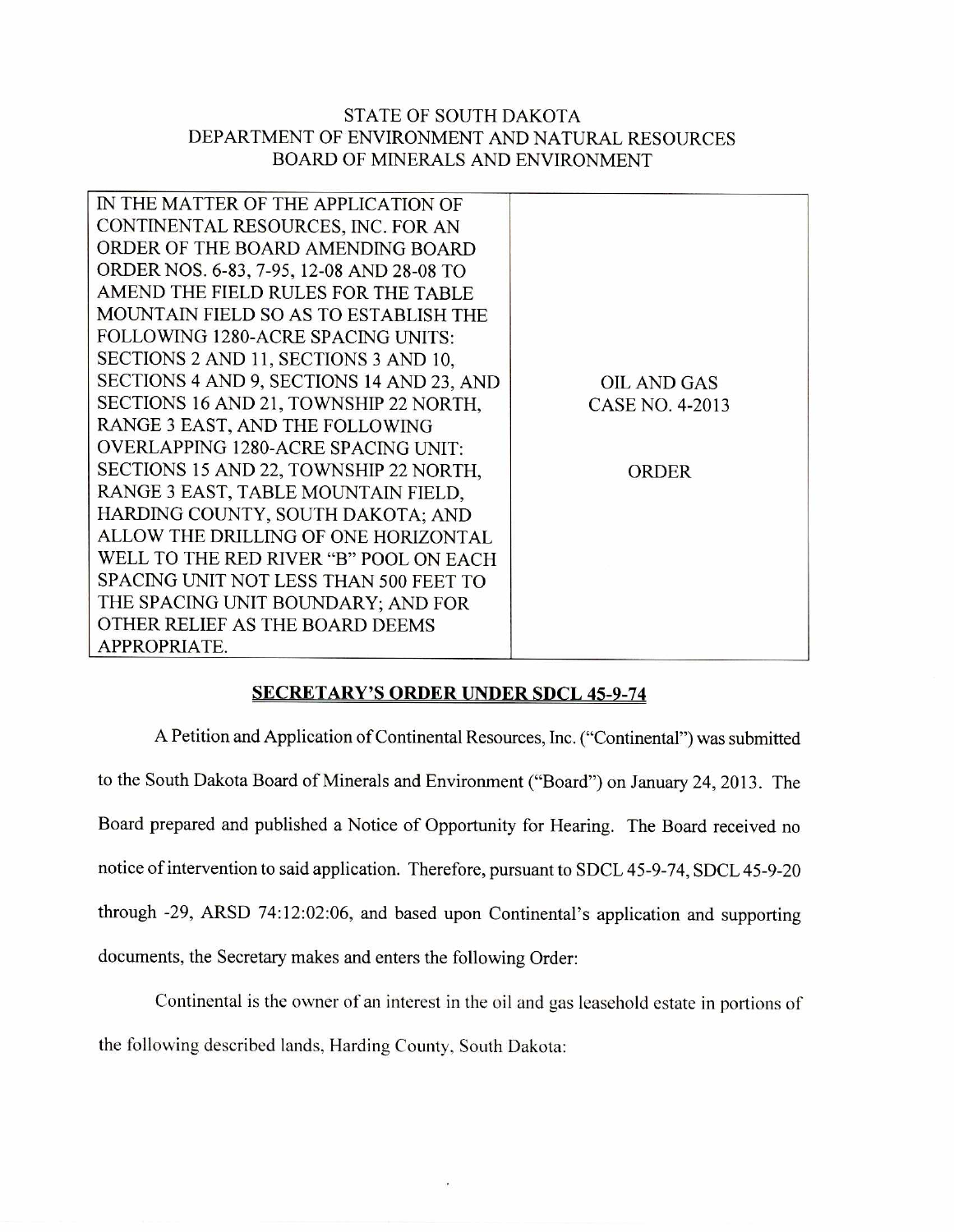## Township 22 North, Range 3 East Section 2: All Section 3: All Section 4: All Section 9: All Section 10: All Section 11: All Section 14: All Section 15: All Section 16: All Section 21: All Section 22: All Section 23: All

(the "Subject Lands")

That by Board Order Nos. 6-83, 7-95, 13-97, 12-08, 28-08 and 5-10, the Table Mountain

Field is comprised of the following described lands, Harding County, South Dakota:

Township 22 North, Range 3 East

| Section 1: All  |  |
|-----------------|--|
| Section 2: All  |  |
| Section 3: All  |  |
| Section 4: All  |  |
| Section 9: All  |  |
| Section 10: All |  |
| Section 11: All |  |
| Section 14: All |  |
| Section 15: All |  |
| Section 16: All |  |
| Section 17: All |  |
| Section 19: All |  |
| Section 20: All |  |
| Section 21: All |  |
| Section 22: All |  |
| Section 23: All |  |
| Section 27: All |  |
| Section 28: All |  |
| Section 29: All |  |
| Section 30: All |  |
|                 |  |

Township 22 North, Range 2 East Section 24: E/2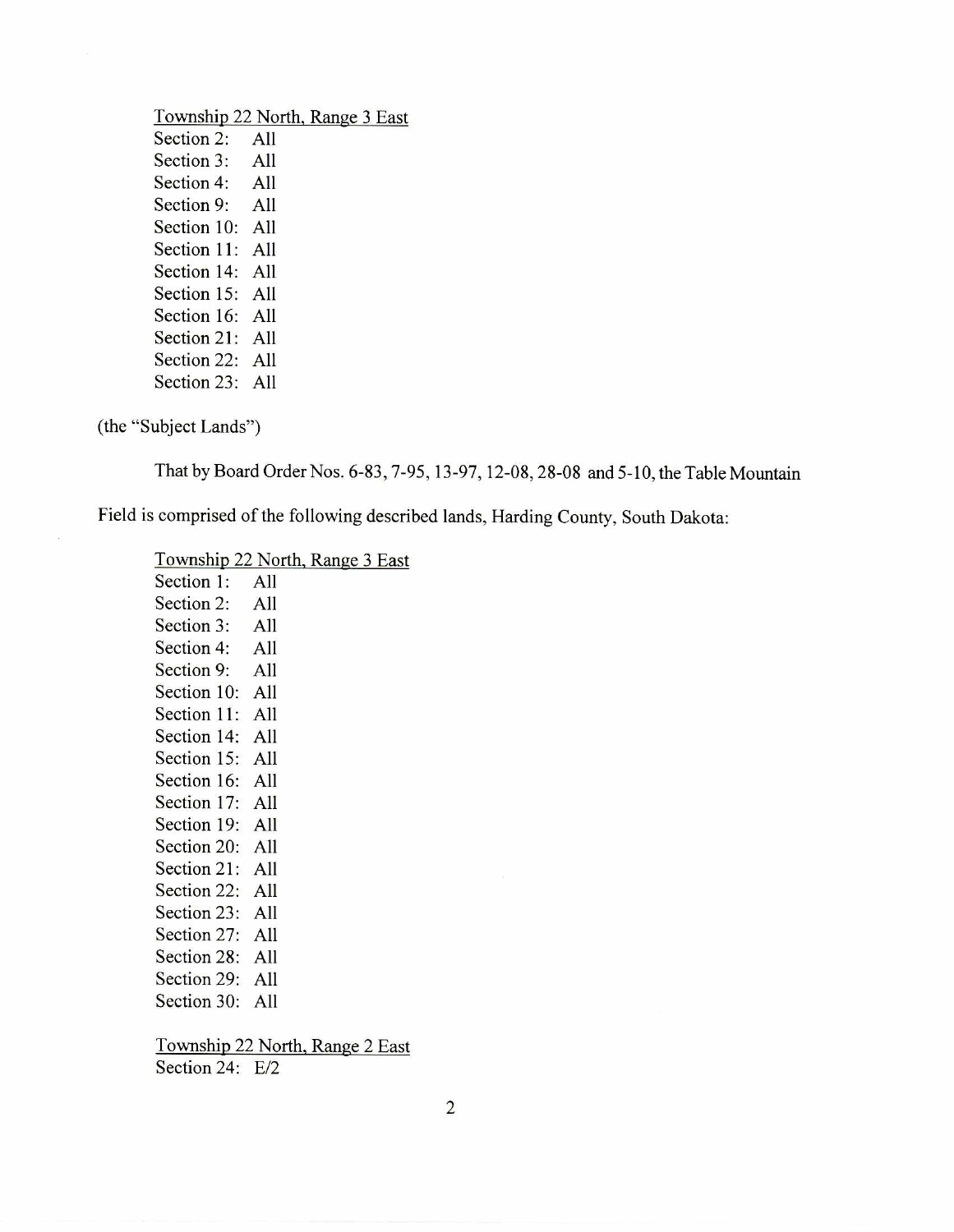Township 23 North, Range 3 East Section 25: All Section 26: All Section 35: All Section 36: All

Township 23 North, Range 4 East Section 30: NW/4

The proposed spacing unit comprised of Sections 15 and 22, Township 22 North, Range 3 East, overlaps an existing 640-acre spacing unit, comprised of Section 15, Township 22 North, Range 3 East, which was established by Board Order No. 7-95.

Murex Petroleum Corporation ("Murex") operates the Meridian 14-15H well located on

Section 15, Township 22 North, Range 3 East.

Said 640-acre spacing unit comprised of Section 15 shall remain in place for the Meridian 14-15H well and a setback of 500 feet from the existing wellbore of the Meridian 14-15H well shall be established for any future wells.

Continental has requested an order of the Board amending Board Order Nos. 6-83, 7-95, 12-08 and 28-08 to extend the field boundaries and amending the field rules for the Table Mountain Field so as to establish the following 1280-acre spacing units: Sections 2 and 11, Sections 3 and 10, Sections 4 and 9, Sections 14 and 23, and Sections 16 and 21, Township 22 North, Range 3 East, and the following overlapping 1280-acre spacing unit: Sections 15 and 22, Township 22 North, Range 3 East, Table Mountain Field, Harding County, South Dakota; and allow the drilling of one horizontal well to the Red River "B" Pool on each spacing unit not less than 500 feet to the spacing unit boundary.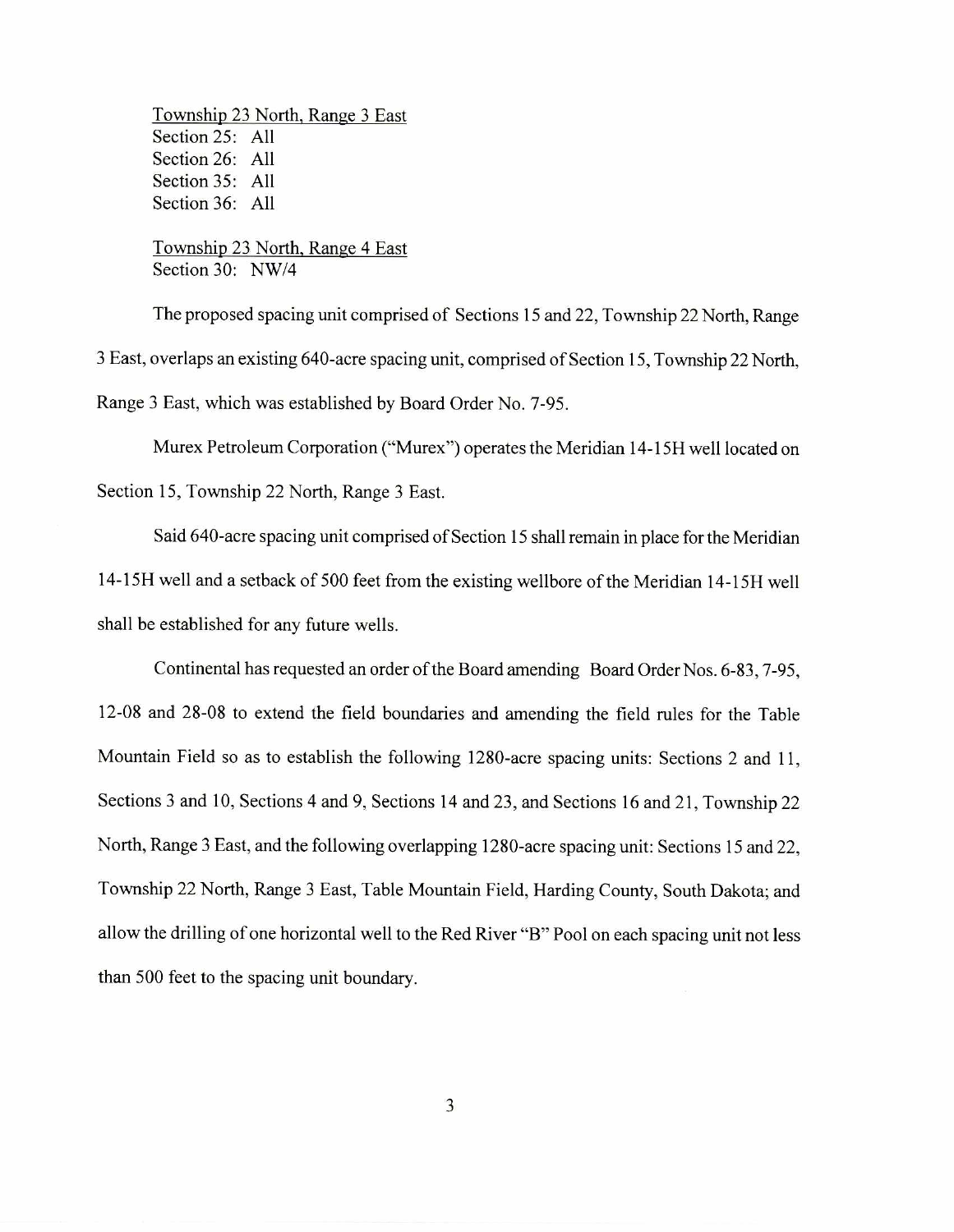Use of the horizontal drilling technique to test and further develop the "B" zone of the Red River Formation will increase the ultimate recovery of the reservoir in a manner which will prevent waste, protect correlative rights and prevent the drilling of unnecessary wells.

## **IT IS THEREFORE ORDERED**

A. That the Board amend the field rules for the Buffalo Field so as to establish Sections 2 and 11, Sections 3 and 10, Sections 4 and 9, Sections 14 and 23, and Sections 16 and 21, Township 22 North, Range 3 East, as 1280-acre spacing units, and to establish Sections 15 and 22, Township 22 North, Range 3 East, as an overlapping 1280-acre spacing unit, in the Table Mountain Field, Harding County, South Dakota, and allow the drilling of one horizontal well to the Red River "B" Pool on each spacing unit not less than 500 feet to the spacing unit boundary. And with respect to the overlapping spacing unit comprised of Sections 15 and 22, Township 22 North, Range 3 East, that no portion of the wellbore or lateral of any future well drilled on said spacing unit as authorized by this order shall be located net closer than 500 feet to the Meridian 14-15H well currently operated by Murex.

B. This Order amends prior orders of the Board concerning the above described land, including without limitation Order Nos. 6-83, 7-95, 12-08 and 28-08.

C. That all portions of previous orders of the Board, if any, which are not specifically amended by this Order remain in full force and effect until further order of the Board or Secretary.